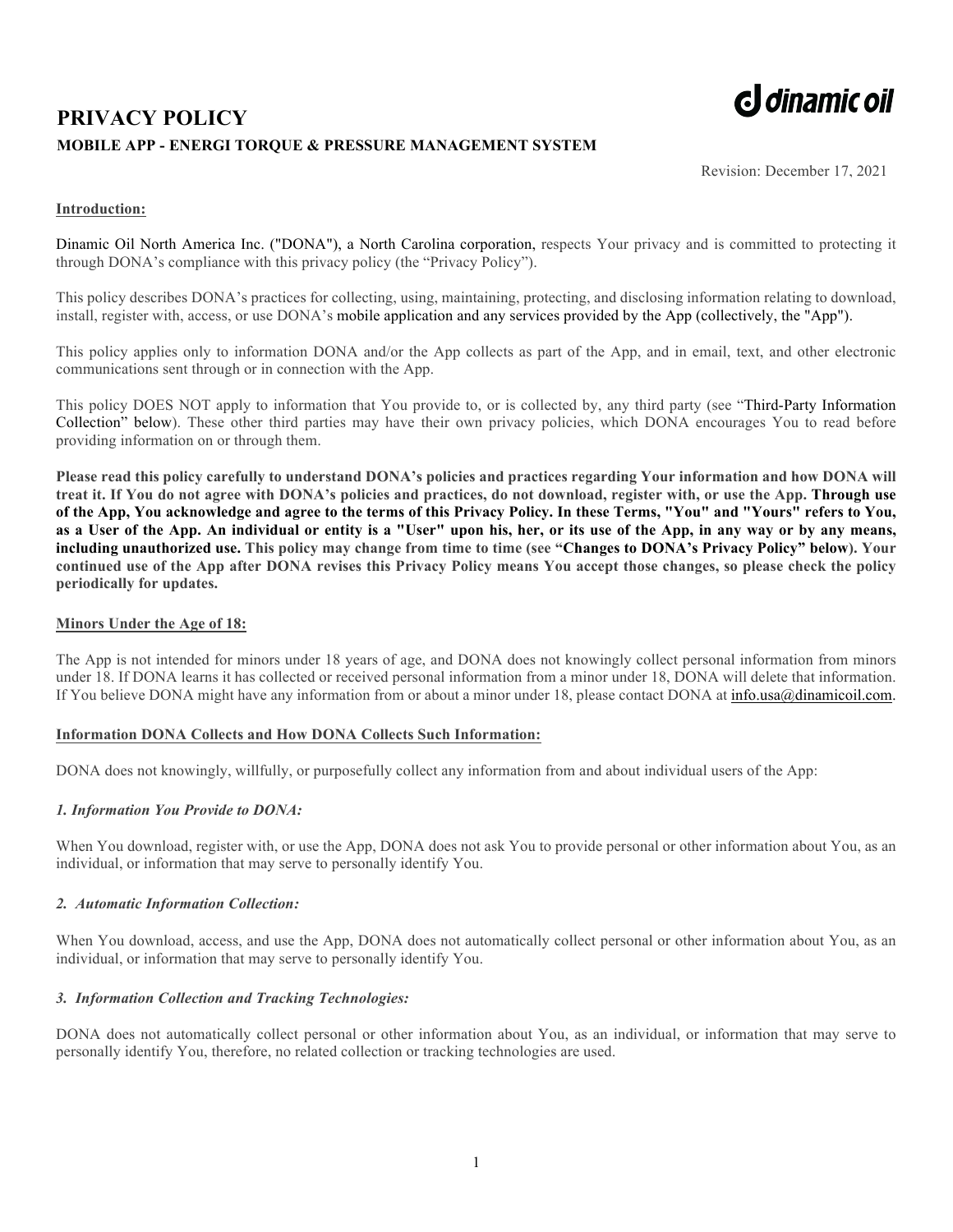# *4. Third-Party Information Collection:*

When You use the App or its content, certain third parties may use automatic information collection technologies to collect information about You or Your device. These third parties may include, but in no way are limited to:

- Advertisers, ad networks, and ad servers;
- Analytics companies:
- Your mobile device manufacturer;
- Your mobile service provider;
- App hosting companies and/or App service providers; and
- Third-party App development companies.

These third parties may use tracking technologies to collect information about You when You use the App. The information they collect may be associated with Your personal information or they may collect information, including personal information, about Your online activities over time and across different websites, apps, and other online services websites. They may use this information to provide You with interest-based (behavioral) advertising or other targeted content.

DONA does not control these third parties' tracking technologies or how they may be used. If You have any questions about an advertisement or other targeted content, You should contact the responsible provider directly.

**Important – Please Read: In light of the possible third-party collection and/or tracking of Your personal information, You acknowledge and agree that, in the event You use or access the App on a personal device, You accept full and sole responsibility for the security and protection of Your personal information or the personal information of others. DONA expressly disclaims any and all liability for any and all third-party collection or tracking of personal information.**

## **DONA Does Not Use Your Information:**

DONA does not collect or track personal or other information about You, as an individual, or information that may serve to personally identify You, therefore, DONA does not use such information.

# **Disclosure of Your Information:**

DONA does not collect or track personal or other information about You, as an individual, or information that may serve to personally identify You.

# **Your Choices About Any Collection, Use, and Disclosure of Your Information:**

DONA does not collect or track personal or other information about You, as an individual, or information that may serve to personally identify You. However, DONA does not control third parties' collection or use of Your information to serve interest-based advertising. These third parties may provide You with ways to choose not to have Your information collected or used in this way. You can opt out of receiving targeted ads from members of the Network Advertising Initiative ("**NAI**") on the NAI's website.

### **Accessing and Correcting Your Personal Information:**

You may send DONA an email at info.usa@dinamicoil.com to request access to, correct, or delete any personal information that You believe may have been collected by DONA, though DONA does not collect or track personal information in any way.

## **Data Security:**

DONA does not collect or track personal or other information about You, as an individual, or information that may serve to personally identify You. However, generally, where DONA has given You (or where You have chosen) a password or other specific or unique information for access to certain parts of the App (such as product serial numbers, technical information, or other product-related information, as described in the App Terms of Use, You are responsible for keeping such information confidential. DONA asks that You not share any such information with anyone.